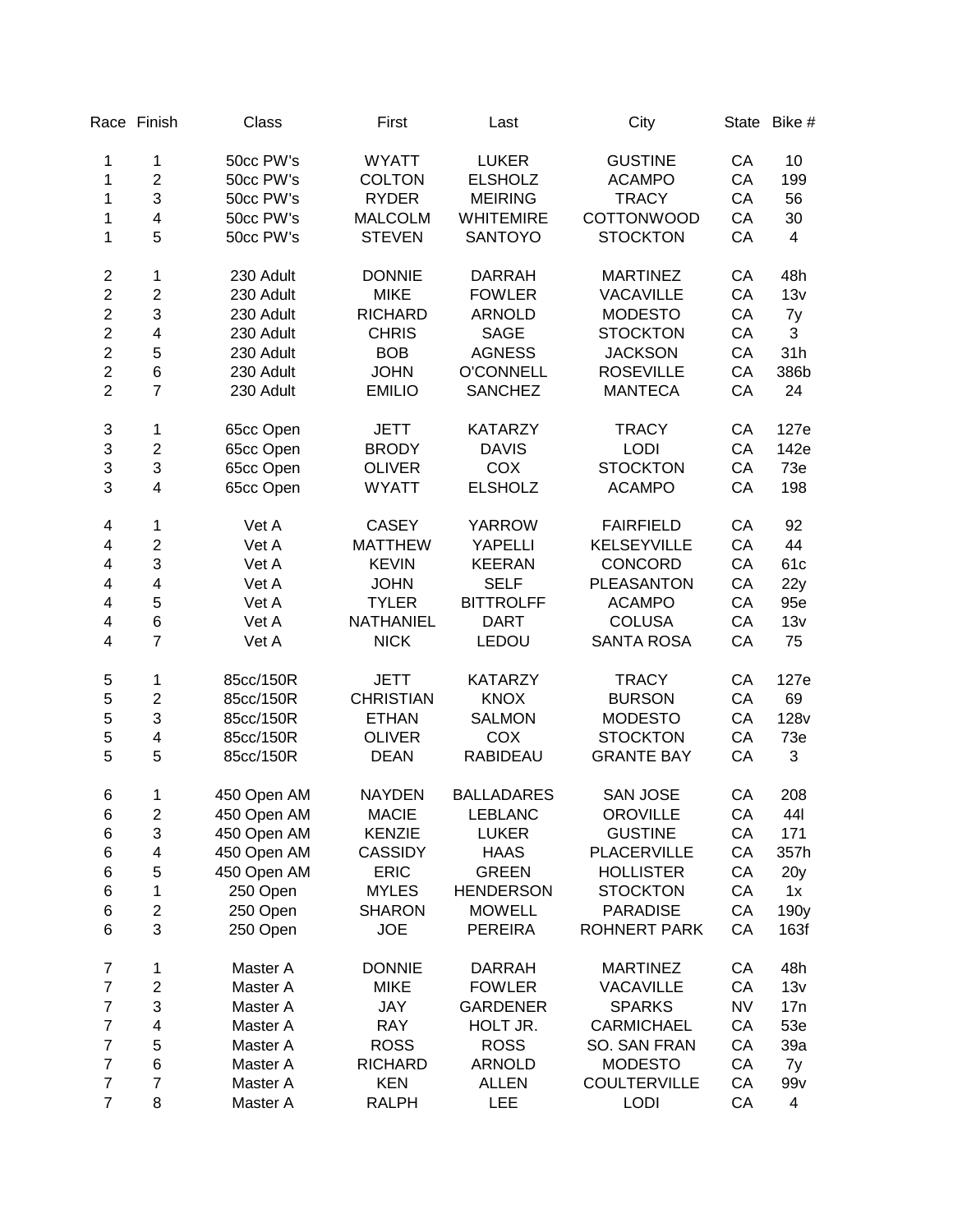| $\overline{7}$ | 9                       | Master A           | <b>TOM</b>       | <b>FREDRICKSON</b> | SONOMA                 | CA        | 62s              |
|----------------|-------------------------|--------------------|------------------|--------------------|------------------------|-----------|------------------|
| $\overline{7}$ | 10                      | Master A           | <b>CHRIS</b>     | <b>SAGE</b>        | <b>STOCKTON</b>        | CA        | 3                |
| $\overline{7}$ | 11                      | Master A           | <b>CARTER</b>    | <b>FISHER</b>      | <b>WALNUT GROVE</b>    | CA        | 76f              |
| 8              | 1                       | <b>UAS Karts</b>   | <b>SAMUEL</b>    | <b>CERVANTES</b>   | <b>ROYAL OAKS</b>      | CA        | 8                |
| 8              | $\overline{c}$          | <b>UAS Karts</b>   | <b>RYAN</b>      | <b>FERNANDES</b>   | <b>MODESTO</b>         | CA        | 3                |
| 8              | 3                       | <b>UAS Karts</b>   | <b>WADE</b>      | <b>HUMPHREY</b>    | <b>LINDEN</b>          | CA        | 13d              |
| 8              | 4                       | <b>UAS Karts</b>   | GIL              | <b>ATKINSON</b>    | <b>MODESTO</b>         | CA        | 45               |
| 8              | 5                       | <b>UAS Karts</b>   | <b>TODD</b>      | <b>CINDELL</b>     | <b>NAMPA</b>           | ID        | 10x              |
| 9              | 1                       | KT-100             | <b>JASON</b>     | <b>VAN FOSSEN</b>  | <b>LIVERMORE</b>       | CA        | 24               |
| 9              | $\overline{\mathbf{c}}$ | KT-100             | <b>KEN</b>       | <b>FLYNN</b>       | <b>CALISTOGA</b>       | CA        | 33               |
| 9              | 3                       | KT-100             | <b>TYLER</b>     | <b>BOHLE</b>       | <b>FOUNTIAN VALLEY</b> | CA        | 27               |
| 9              | 4                       | KT-100             | <b>MITCH</b>     | <b>FORREST JR</b>  | <b>DELHI</b>           | CA        | 70               |
| 9              | 5                       | KT-100             | <b>JUSTIN</b>    | <b>ASBORNO</b>     | <b>ESCALON</b>         | CA        | 3                |
| 9              | 6                       | KT-100             | <b>BRYAN</b>     | <b>TREADWAY</b>    | <b>STOCKTON</b>        | CA        | 89               |
| 9              | $\overline{7}$          | KT-100             | <b>BILL</b>      | <b>MACEDO</b>      | <b>CONCORD</b>         | CA        | 01               |
| 9              | 8                       | KT-100             | <b>MITCH</b>     | <b>FORREST</b>     | <b>DELHI</b>           | CA        | 4                |
| 9              | 9                       | KT-100             | <b>GAVIN</b>     | <b>O'BRIAN</b>     | <b>STOCKTON</b>        | CA        | 99g              |
| 9              | 10                      | KT-100             | <b>JUSTIN</b>    | <b>KOSCIELAK</b>   | <b>STOCKTON</b>        | CA        | 27k              |
| 9              | 11                      | KT-100             | <b>DOUG</b>      | <b>TEJEDA</b>      | <b>MODESTO</b>         | CA        | 22               |
| 9              | 12                      | KT-100             | <b>CHRIS</b>     | <b>MELLO</b>       | <b>LOS BANOS</b>       | CA        | $\overline{7}$   |
| 10             | 1                       | Master B & C       | <b>JOHN</b>      | <b>JONES</b>       | <b>MARTINEZ</b>        | CA        | 52h              |
| 10             | $\overline{2}$          | Master B & C       | <b>LEE</b>       | <b>SHARP</b>       | <b>PLACERVILLE</b>     | CA        | 138k             |
| 10             | 3                       | Master B & C       | <b>BRUCE</b>     | <b>PAULSON</b>     | <b>VALLEY SPRINGS</b>  | CA        | 257s             |
| 10             | 4                       | Master B & C       | <b>JOHN</b>      | <b>O'CONNELL</b>   | <b>ROSEVILLE</b>       | CA        | 386b             |
| 10             | 5                       | Master B & C       | <b>MARK</b>      | <b>DUEWEL</b>      | <b>FOLSOM</b>          | CA        | 183x             |
| 11             | 1                       | Open Money         | <b>TONY</b>      | <b>MEIRING</b>     | <b>TRACY</b>           | CA        | 1                |
| 11             | $\overline{c}$          | Open Money         | <b>ANDREW</b>    | <b>LUKER</b>       | <b>GUSTINE</b>         | CA        | 11               |
| 11             | 3                       | Open Money         | <b>TYLER</b>     | <b>RAGGIO</b>      | <b>EUHARLEE</b>        | GA        | 55               |
| 11             | $\overline{\mathbf{4}}$ | Open Money         | <b>CHRISTIAN</b> | <b>SPURGEON</b>    | <b>LODI</b>            | CA        | 33               |
| 11             | 5                       | Open Money         | <b>KENNY</b>     | <b>HOLLAND</b>     | <b>STOCKTON</b>        | CA        | 55h              |
| 11             | 6                       | Open Money         | <b>OLIN</b>      | <b>KISSLER</b>     | <b>CASTLE ROCK</b>     | WA        | 4                |
| 11             | $\overline{7}$          | Open Money         | <b>CHAD</b>      | <b>SPURGEON</b>    | <b>LODI</b>            | CA        | 35e              |
| 11             | 8                       | Open Money         | <b>NICK</b>      | LEDOU              | <b>SANTA ROSA</b>      | CA        | 75               |
| 11             | 9                       | Open Money         | <b>TARREN</b>    | <b>SANTERO</b>     | <b>PETALUMA</b>        | CA        | 175              |
| 11             | 10                      | Open Money         | <b>DOMINIC</b>   | <b>DEMARIO</b>     | <b>ELK GROVE</b>       | CA        | 10               |
| 12             | 1                       | 100cc Yth Stk/Mod  | <b>ETHAN</b>     | <b>SALMON</b>      | <b>MODESTO</b>         | CA        | 128 <sub>v</sub> |
| 12             | $\overline{2}$          | 100cc Yth Stk/Mod  | <b>DEAN</b>      | RABIDEAU           | <b>GRANTE BAY</b>      | CA        | $\overline{2}$   |
| 13             | 1                       | 100cc Sptm Stk/Mod | <b>SHARON</b>    | <b>MOWELL</b>      | <b>PARADISE</b>        | CA        | 11               |
| 13             | 2                       | 100cc Sptm Stk/Mod | <b>DUSTIN</b>    | <b>RYNEARSON</b>   | <b>MODESTO</b>         | CA        | 117d             |
| 13             | 3                       | 100cc Sptm Stk/Mod | <b>JOHN</b>      | <b>DAWSON</b>      | <b>LOCKEFORD</b>       | CA        | 52e              |
| 13             | 4                       | 100cc Sptm Stk/Mod | <b>ROSS</b>      | <b>ROSS</b>        | SO. SAN FRANCISCC      | CA        | 39a              |
| 13             | 5                       | 100cc Sptm Stk/Mod | <b>MACIE</b>     | <b>LEBLANC</b>     | <b>OROVILLE</b>        | CA        | 10               |
| 14             | 1                       | Vintage Open A     | <b>DONNIE</b>    | <b>DARRAH</b>      | <b>MARTINEZ</b>        | CA        | 48h              |
| 14             | $\overline{\mathbf{c}}$ | Vintage Open A     | <b>ROBERT</b>    | <b>MCDONNELL</b>   | <b>LIVERMORE</b>       | CA        | $\mathbf 1$      |
| 14             | 3                       | Vintage Open A     | JAY              | <b>GARDENER</b>    | <b>SPARKS</b>          | <b>NV</b> | 17n              |